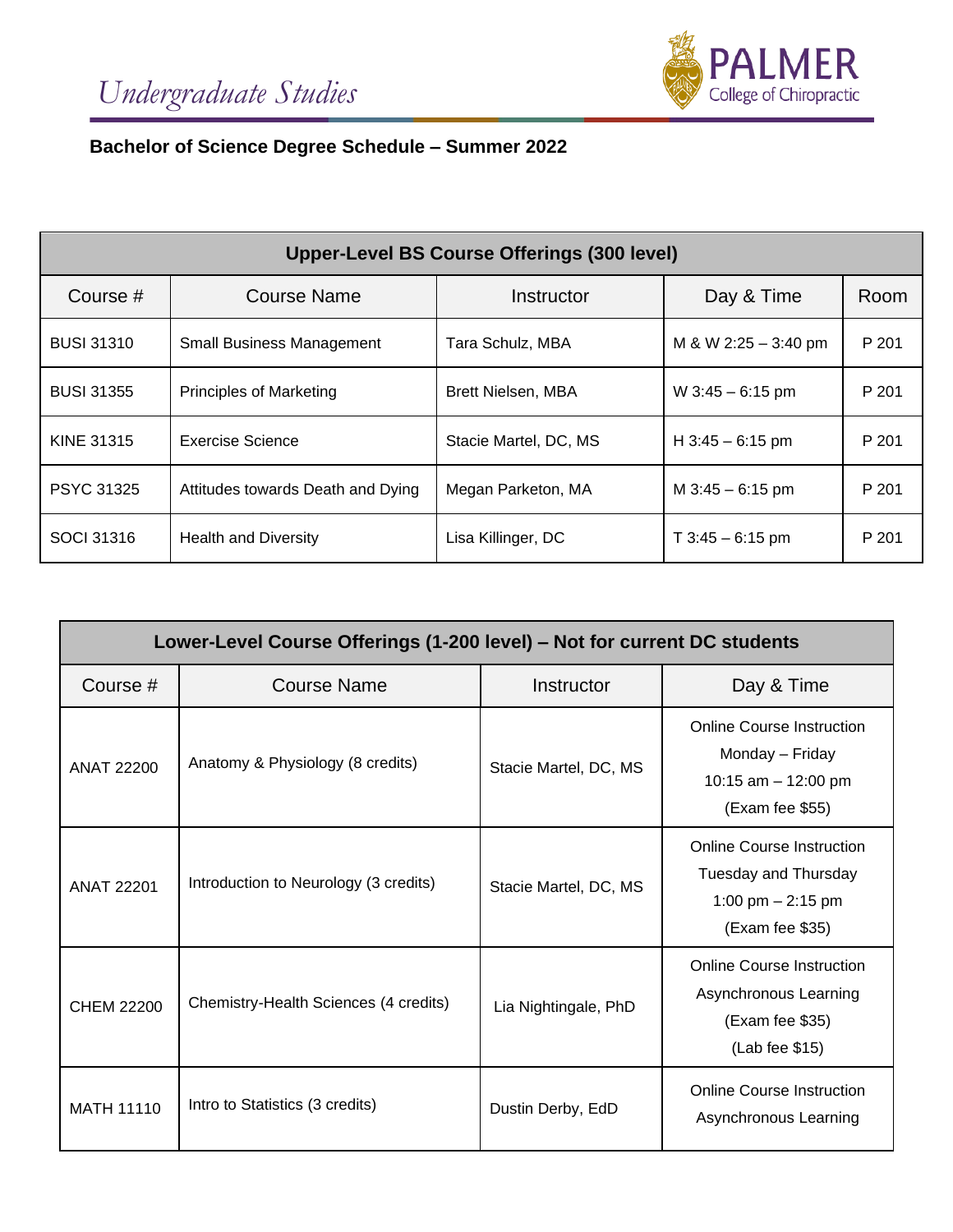

# **Bachelor of Science Degree Schedule – Summer 2022**

## BUSSI 31310 Small Business Management

M & W 2:25 – 3:40 pm P201 3.0 credits

Tara Schulz, MBA

*Prerequisite: College-level communications course recommended*

This course will cover every aspect of starting, marketing, and managing a small business, with emphasis on the professional office. The primary focus will be on creating a business plan and using it as a guideline to run an office, including strategic and operational planning concepts as a basis for organizational success.

## BUSI 31355 Principles of Marketing

W 3:45 – 6:15 pm P201 3.0 credits Brett Nielsen, MBA

*Prerequisite: Junior Status*

This course focuses on customer behavior, product, channels of distribution, promotion, and pricing with emphasis on a culturally diverse environment. The objective of this course is to take a practical, managerial approach to marketing. It gives the student a comprehensive and innovative, managerial and practical introduction to marketing. The Principles of Marketing provides in-depth exposure to practical examples and applications about managerial decisions. These include the trade-off between the organization's objectives and resources against needs and opportunities in the marketplace

# KINE 31315 Exercise Science

H 3:45 – 6:15 pm P201 3.0 credits

Stacie Martel, DC, MS

# *Prerequisite: Anatomy and Physiology I*

This course introduces the student to the field of exercise science and covers aspects of human anatomy and physiology, nutrition, human performance and strength training and conditioning. Additionally, the course includes basic components of exercise program design, training and assessment. The completeness of the course provides essential foundational and practical knowledge should a student choose to pursue and qualify for external certification through organizations including, but not limited to, the National Academy of Sports Medicine and/or the National Strength and Conditioning Association.

## PSYC 31325 Attitudes towards Death & Dying

H 3:45 – 6:15 pm P201 3.0 credits Megan Parketon, MA

# *Prerequisite: General Psychology*

This course will examine the many different aspects, attitudes, and experiences associated with the process of death and dying. Students will study what is death, what are the current attitudes concerning death in different cultures, and the practices surrounding death and mourning. They will identify personal and professional resources necessary for coping with the loss of a significant person. They will also examine the grief process in children, and how age affects grief and the subsequent experiences, suicide and self-destructive behaviors, and the commercial death market. The final goal will be to view death as a part of living and to realize its power as a stimulus for living.